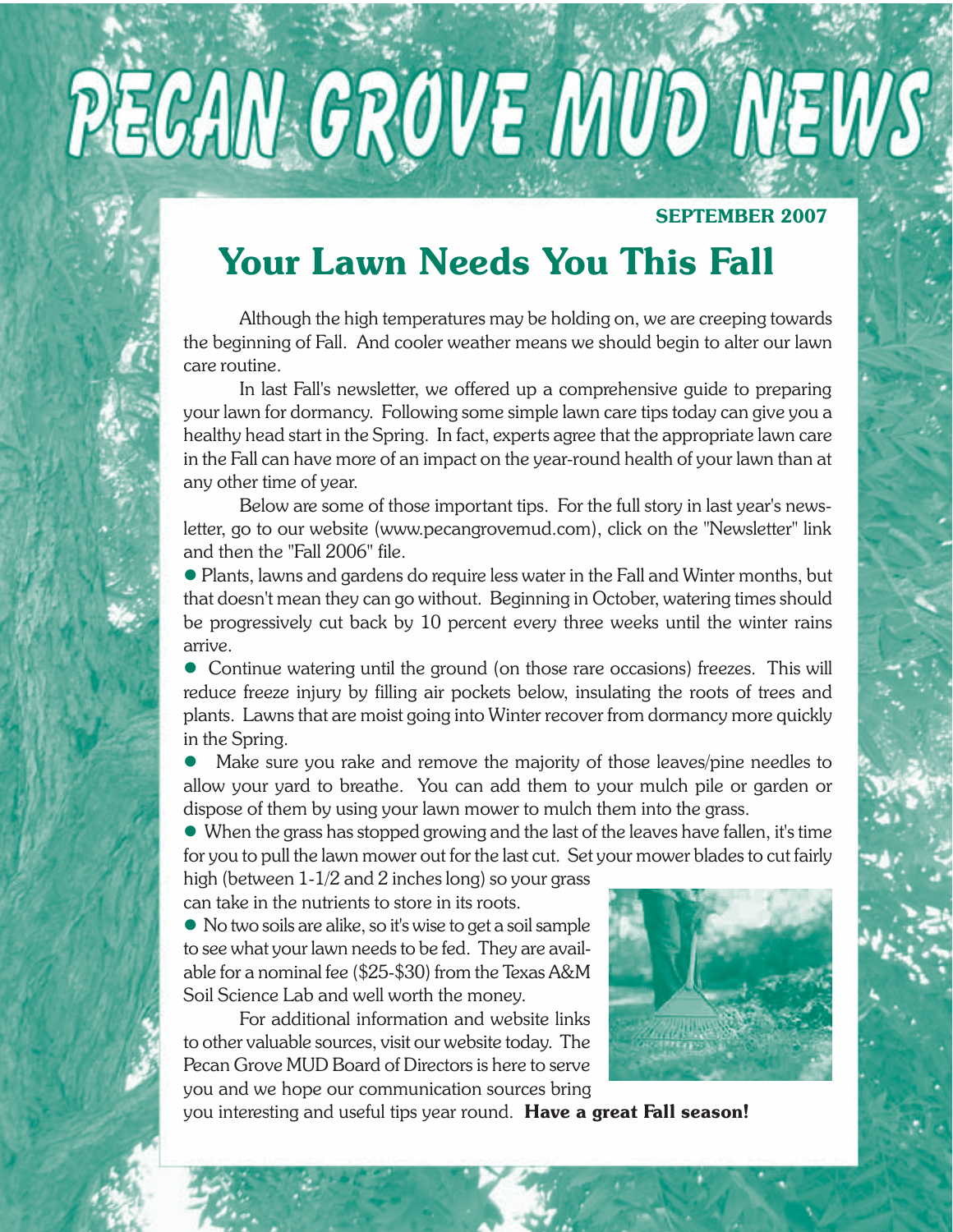## **DON'T FLUSH YOUR MONEY AWAY -- FIX THAT LEAK!**

We've all heard the slow drip of a faucet or the hiss of a leaking toilet, but have we really stopped to think about how much of a drain on our finances (and resources) those seemingly minor leaks can cause?

Think about this: *a leaking toilet tank can waste up to 200 gallons of water per day and cost you over 60 cents per day or almost \$20 a month and a faucet dripping at a rate of one drop per second, can waste up to 2,700 gallons per year!* Now, that's reason enough to take the simple steps necessary to find (and fix) those leaks.

#### **Look for the Warning Signs**

There are the obvious: a dripping faucet or a running toilet, but some leaks are a bit more conspicuous and may only be detected by closely monitoring your monthly water bill and your water meter. One of the first indications of a water leak is an unexplained increase in your monthly water bill. If the increase can't be tied back to a known spike in usage (house guests, faucet left on, increased

outdoor use, etc.), then the chance of a leak (either from a faucet, toilet or a break in the water line between the meter and the house) is high.

Another way to identify leaks is to monitor your water meter. To do so, you will need two hours of no water usage. First step: turn off all the water - inside and outside the house. Write down the reading on the meter and the position of the sweep hand, and wait at least two hours. At the end of this time, read the meter again. If the second reading is different from the first, that means water is still flowing through the meter and you've got a leak to find…and fix!

#### **Start With the Toilet**

Most household water leaks occur here and testing to find out if you have one is a snap. Just take your basic food coloring (any color) out of the pantry and you're ready to go. Flush the toilet and then put enough food coloring in the tank to color the water. Don't flush the toilet again for at least an hour. If the water in the bowl of the toilet shows coloring, you have







a leak that needs to be repaired.

#### **Simple Fix for a Leaky Faucet**

Leaky faucets…especially those with slow drips can be ignored for long periods of time. It's easy to put off something that seems to have so little impact. But what if we told you that *even the slowest of drips can cost you over \$20 per year!* Remember to check faucets inside and outside the home. In most cases, leaks can be fixed by replacing a worn washer or "O" ring…it's simple and inexpensive.

#### **Still Can't Find the Leak?**

If you're sure there's a leak, but you're having trouble finding its source, also look at your water softener, sprinkler system or a swimming pool with an automatic fill device. Still no luck? It may be time to call in an expert. They will more than likely find the elusive leak and get it fixed. Taking care of the problem sooner than later is key. Every day a leak isn't fixed, valuable water and money are wasted.  $\blacksquare$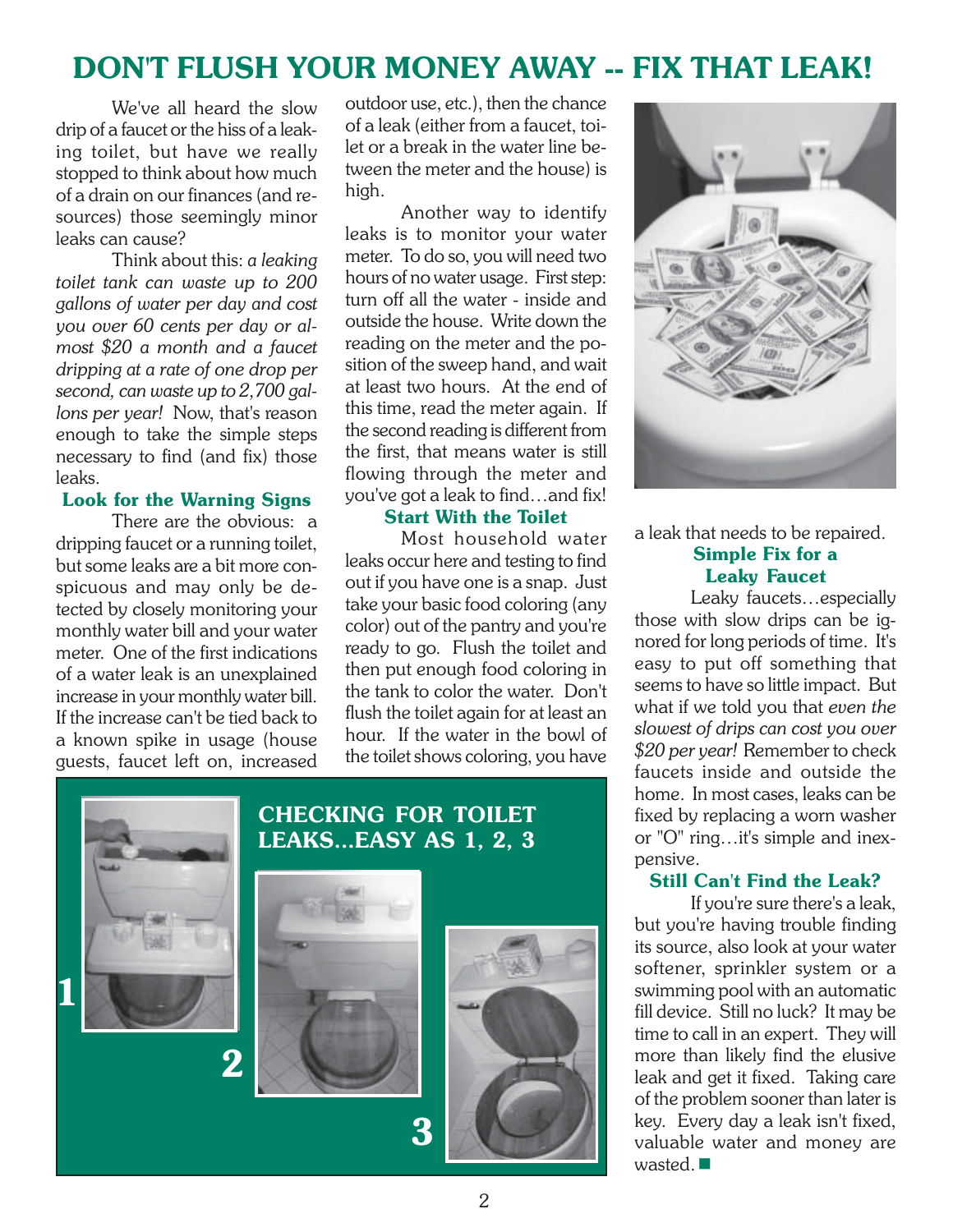# *Avoid the cost and damage of over-watering your lawn… install a rain sensor today!*

If you have an underground sprinkler system, odds are it's equipped with an automatic timer. This can be a major convenience, but can also result in overwatered lawns and wasteful watering practices. Why? Think about this: in southeast Texas, unlike many other regions of the U.S., we get our occasional rains. And on rainy days, we don't need to supplement with our sprinkler system - nature has already done the work for us. It is, however, easy to forget to turn those automatic timers off, and as a result, it's not uncommon to see sprinkler systems running full force during or soon after a rainstorm.

#### **What effect does overwatering have on my lawn…and pocketbook?**

Officials with municipal and county water agencies are fully aware that over-watering is the most frequent mistake homeowners make in lawn care. In fact, according to the Texas Water Development Board (TWBD), as much as *half* of our outdoor water use in the warmer months is wasted because of poor watering practices.

Lawns irrigated three or four times a week, or everyday for that matter, cause grass and plants to develop a shallow root system, resulting in a real vulnerability to hot and dry weather and an inability to survive without constant watering.

The easiest way to correct this problem is to gradually reduce the frequency of watering.\* It may feel uncomfortable at first, but you'll be promoting a healthier

yard…allowing root systems to push deeper into the soil in search of a drink. Before you know it, your lawn will be able to survive with less sprinkling sessions and you'll see a welcome savings on your water bill.

Looking for another way to help your lawn hold moisture? Don't cut your grass too short. Optimum height for St. Augustine is three inches. Anything shorter than this can cause the soil to dry out quickly and can cut into the stem - causing grass to lose its ability to photosynthesize and making it more susceptible to disease and insect problems.



#### **What is a rain sensor and why should I install one?**

The demand for water in Texas is increasing. In an effort to help conserve this precious natural resource - also known as "blue gold" - residents and business owners charged with taking care of landscaping are urged to install rain sensors, or rain shut-off devices, on automatic sprinkler systems.

Rain sensors - small devices wired to the common line on an automatic sprinkler system - are designed to override and shut off



the automatic watering cycle when a certain level of rainfall is detected (shut-off level is usually set at  $\frac{1}{4}$ inch of rain). Rain sensors do not affect the sprinkler system's overall timing device. Once the collection dish dries out, the automatic timer kicks in.

Rain sensors not only protect your lawn from over-watering and provide sometimes significant cost savings on your water bill, but they also cut down on the wear and tear of your sprinkler system.

If you have an automatic sprinkler system, consider adding a rain sensor today. Or if you have plans to upgrade or add a brand new system, make sure a sensor is included. Your lawn and your pocketbook will thank you!

\**The recommended watering cycle is two periods of irrigation per week about ½-inch of water per period (which usually takes about 15 minutes). Manual systems take longer to deliver the ½-inch of water required, so you might consider placing a few short empty cans (ex. Tuna fish cans) on the lawn and time how long it takes to reach the ½-inch mark.*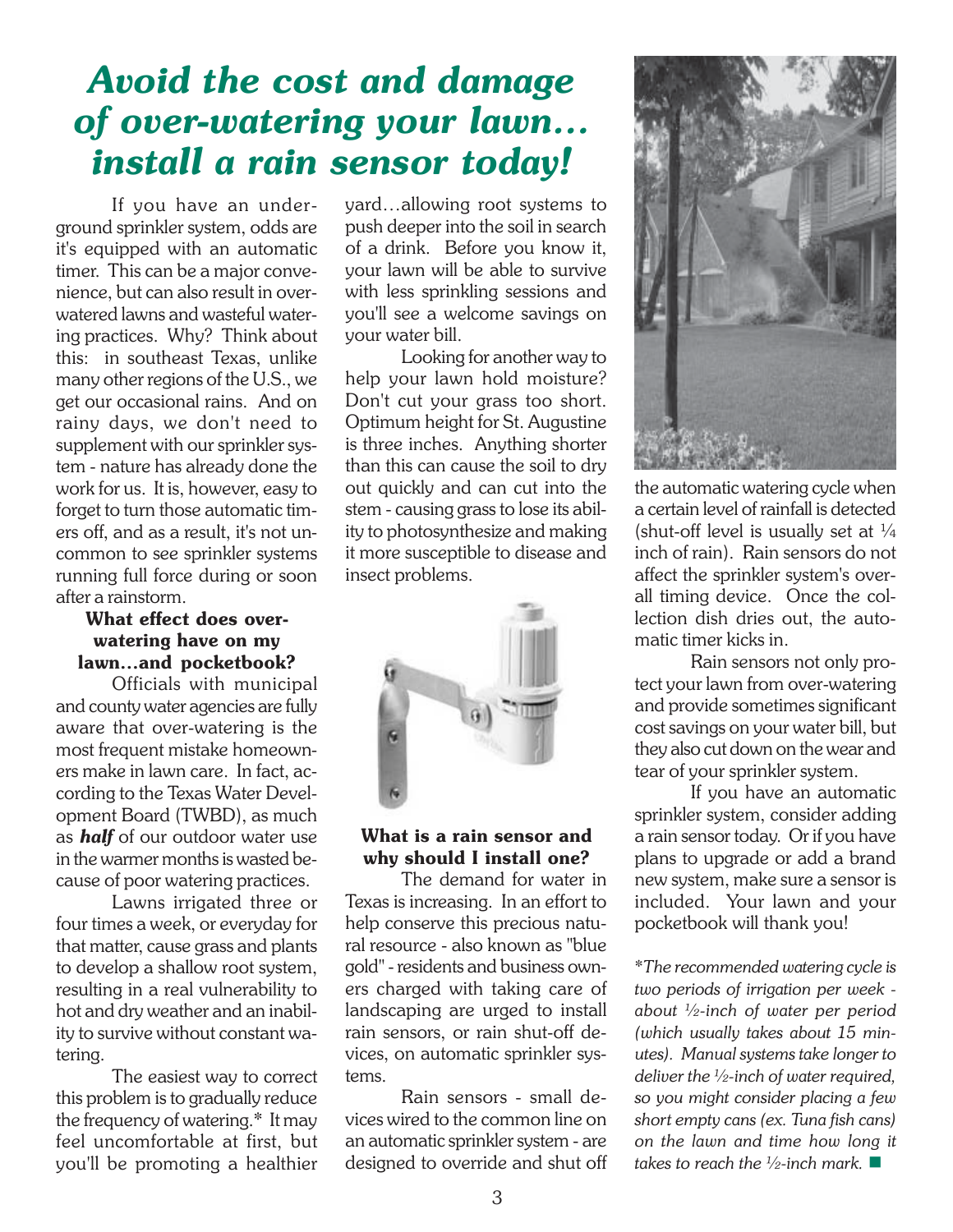# *Are You Prepared?* **Another Hurricane Season Is Upon Us**

Although the 2006 hurricane season paled in comparison to the devastation of 2005's Katrina and Rita - the fear and lack of preparedness still lingers in our minds. And the 2007 Atlantic Hurricane Season predictions are not encouraging. According to the NOAA's (National Oceanic & Atmospheric Administration) Climate Prediction Center, "NOAA scientists are predicting an 85 percent chance of an above-normal season". The recent Hurricanes Dean and Felix may be proof of that.

It's hard to believe that another (possibly active) hurricane season is upon us, but if we're prepared, there's no need to panic. We may not be able to keep them from coming, but we can do everything in our power to protect ourselves should one head our way.

#### **What is a Hurricane?**

A hurricane is a severe tropical storm that forms in the southern Atlantic Ocean, Caribbean Sea, Gulf of Mexico, and in the eastern Pacific Ocean. Through contact with warm ocean waters, these storms gather heat and energy and increase power through evaporated seawater.

To be categorized as a Category One hurricane, the storm must have winds of at least 74 miles per hour, and Category Five hurricanes (the largest and most destructive) must have winds greater than 155 miles per hour. Most damage, as we saw in the case of Katrina and Rita, is caused by heavy rain, strong winds and the dangerous "storm surge" - all of which contribute to damaged buildings, trees, cars and community infrastructures (electricity, water supply and of course, levees), and sometimes loss of life.

## **How do I Prepare for a Hurricane?**<br>Hurricane coason, which runs from

Hurricane season - which runs from June 1 to November 30 - generally ramps up in August and peaks in early September into October, but we must be prepared for a storm at any time. To help ensure your family and friends are as safe as possible this year, we've compiled some helpful hints and sectioned them into four categories: 1) Before a Hurricane Forms, 2) Before the Storm Hits, 3) During the Storm, and 4) After the Storm. Please familiarize yourself with these tips and share them with your family members and co-workers.



#### **Before a Hurricane Forms**

Know the hurricane risks in this area, and your community safety plan.

Uisit the Harris County Homeland Security & Emergency Management website (www.hcoem.org) to find comprehensive information on developing a family hurricane action plan.

 $\blacksquare$  Review the condition of emergency equipment, such as flashlights, radios, generators, etc., and make sure your fire extinguishers are placed in proper locations around your home.

 Ensure you have enough non-perishable food and water on hand.

**Trim trees and shrubbery.** 

Buy plywood or shutters to protect doors and windows.

■ Clear clogged rain gutters and downspouts.

#### **Before the Storm Hits**

■ Check media outlets for official news of the storm's progress.

Fuel and service family vehicles.

Have extra cash on hand.

**Prepare to cover all windows and doors with shut**ters or other shielding materials.

Bring inside lightweight objects such as grills, lawn furniture, and garden tools.

#### **During the Storm**

#### *In a Warning Area:*

■ Check media outlets for official news of the storm's progress.

 $\blacksquare$  Complete preparation activities such as putting up shutters and storing loose objects.

Follow instructions issued by local officials. Fort Bend County is not in a surge area, so the likelihood of a mandatory evacuation is small. But if it does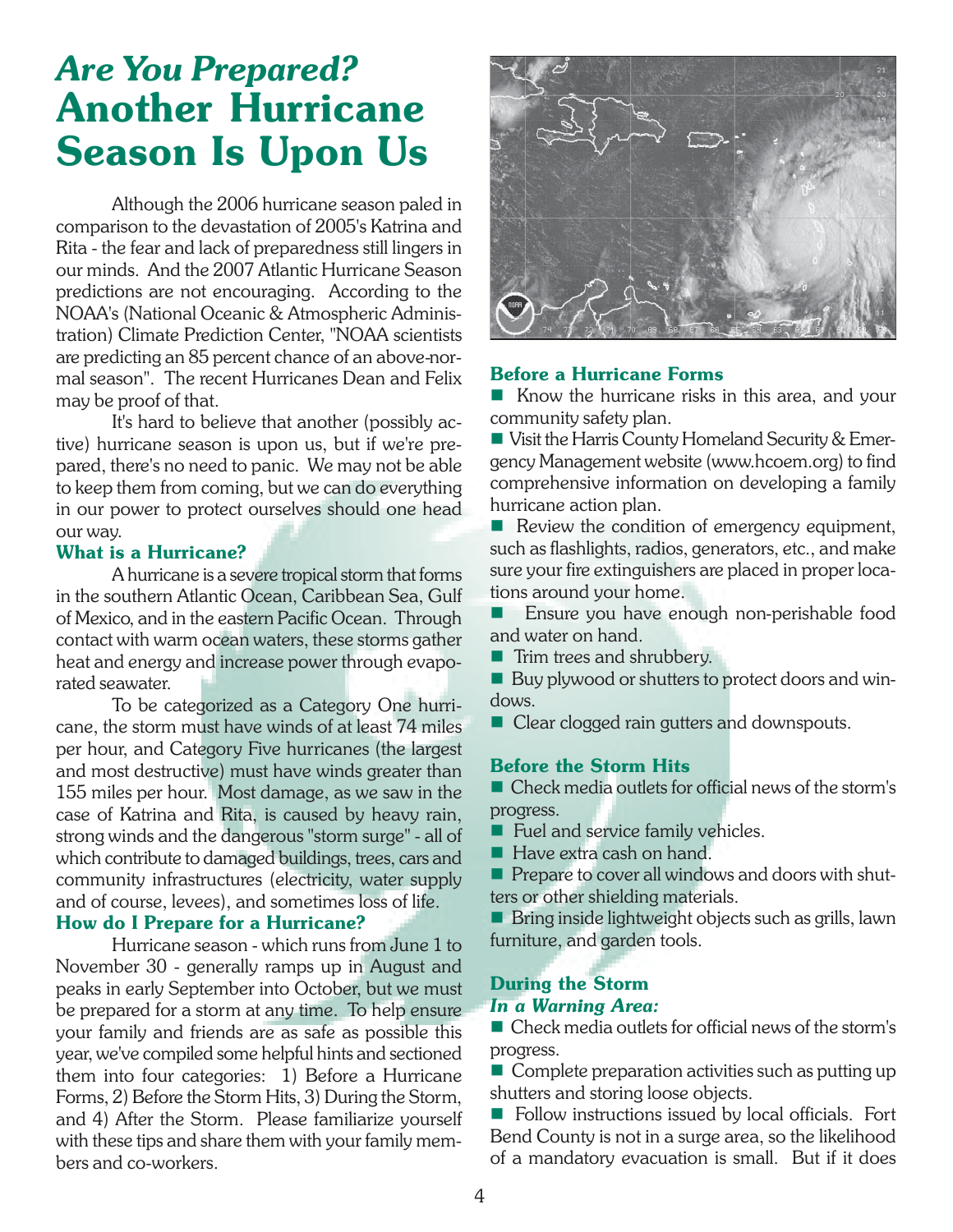#### happen, **leave immediately if, and only if, told to do so**.

 Improvements made due to the infamous gridlock of the Rita evacuation - such as contra flow lanes outside of Harris County and monitoring by planes and helicopters to reduce choke points - are certain to make the trip to safer ground much less of a hassle. Check *www.hcoem.org* for the new "Evacuation by Zip Code Map" and "Evacuation Contraflow Routes".

Notify neighbors and family members of your plan to evacuate.

■ Take pets with you. Note: Shelters may not accept pets.



#### *If Staying Home:*

Stay at home if you have not been ordered to leave.

Stay inside a well-constructed building.

■ Turn refrigerator to its coldest setting and keep closed.

- Turn off utilities if told to do so by authorities.
- $\blacksquare$  Turn off propane tanks.
- **Unplug small appliances.**

 $\blacksquare$  Fill a bathtub, sink, or large containers with water for sanitary purposes.

#### *In Case of Strong Winds:*

 $\blacksquare$  Stay away from windows and doors even if they are covered.

Close all interior doors, and brace external doors.

Stay in an interior first-floor room, such as a bathroom or closet.

 $\blacksquare$  Lie on the floor under a table or another sturdy object.

#### **After the Storm**

■ Check media outlets for official news of the storm's passing and current road conditions. Wait until an area is declared safe before entering.

Do not attempt to drive across flowing water.



Stay away from moving water, and do not allow children to play in flooded areas.

■ Call in emergency responders to attempt rescues. Many people have been killed or injured trying to rescue others from flooded areas.

Stay away from standing water. It may be electrically charged.

Have professionals check gas, water, and electrical lines for damage.

■ Use tap water for drinking and cooking only after local officials declare it safe to do so.



We all hope that this year's hurricane season will be quiet and uneventful, but, just in case, it's always wise to be prepared. Take the above suggestions to heart and provide you and your family with the best chance possible of staying safe.  $\blacksquare$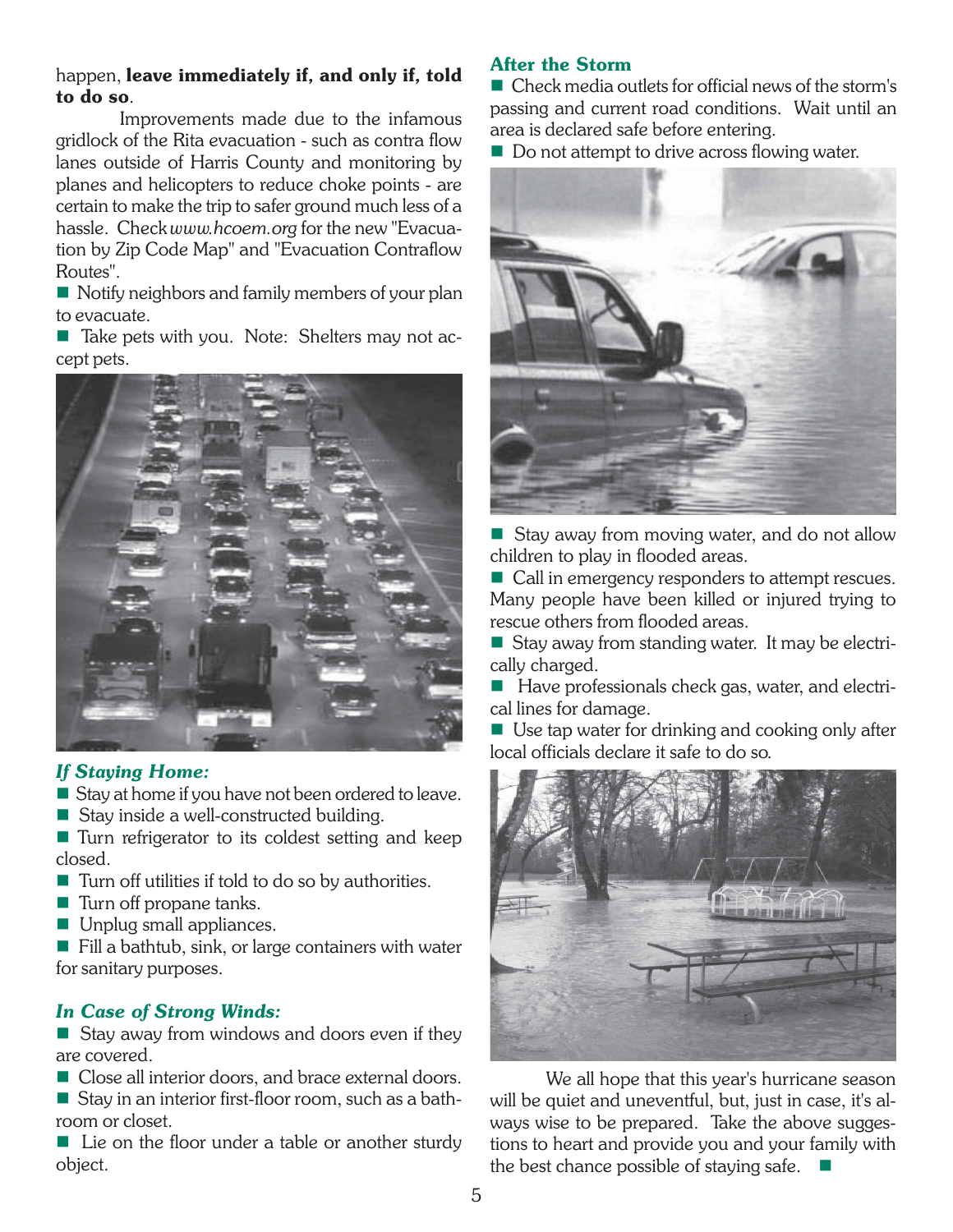

### **Do Your Part to Prevent Stormwater Pollution Today**

The water that flows into your storm sewer is discharged *untreated* into the very bodies of water we use for swimming, fishing, and even drinking water. So, it's extremely important that we keep harmful substances out of the path of rainwater, which can carry them down the sewers and into our lakes, streams, rivers and coastal waters. In fact, more water pollution comes from this deluge of dirt, trash and toxics than from all the sewage and industrial plants in the nation. (Source: www.lcra.org)

We've stressed the importance of preventing stormwater pollution in the past, and we are just as passionate about getting that message across today. Please take a moment to review the below information and continue to do your part in preventing stormwater pollution.

#### **The Effects Can Be Devastating**

Without careful planning and the cooperation of our communities, stormwater pollution can have devastating effects on our water quality, our plant and animal life, and even on us. Think about this:

 $\blacksquare$  Excess nutrients carried into water sources by stormwater runoff can cause algae blooms. When algae die, they sink to the bottom and decompose in a process that removes oxygen from the water. Fish and other aquatic organisms can't exist in water with low dissolved oxygen levels.

Sediment can cloud the water and destroy aquatic habitats by making it difficult or impossible for aquatic plants to grow.

Debris, such as plastic bags, sixpack rings, bottles, and cigarette butts washed into water bodies can choke, suffocate, or disable aquatic life like ducks, fish, turtles, and birds.



Bacteria and other pathogens can wash into swimming areas and create health hazards, often making beach closures necessary.

**Household hazardous wastes** like insecticides, pesticides, paint, solvents, used motor oil, and other auto fluids can poison aquatic life. In turn, land animals and humans can become sick from eating diseased fish and shellfish or ingesting polluted water.

■ Polluted stormwater often affects drinking water sources, causing health problems and increased drinking water treatment costs.

#### **What Can I Do?**

#### *Residential*

Recycle or properly dispose of household products that contain chemicals, such as insecticides, pesticides, paint, solvents, and used motor oil and other auto fluids. Don't pour them onto the ground or into storm drains.

#### *Lawn Care*

Excess fertilizers and pesticides applied to lawns and gardens wash off and pollute streams. In addition, yard clippings and leaves can wash into storm drains and not only contribute nutrients and or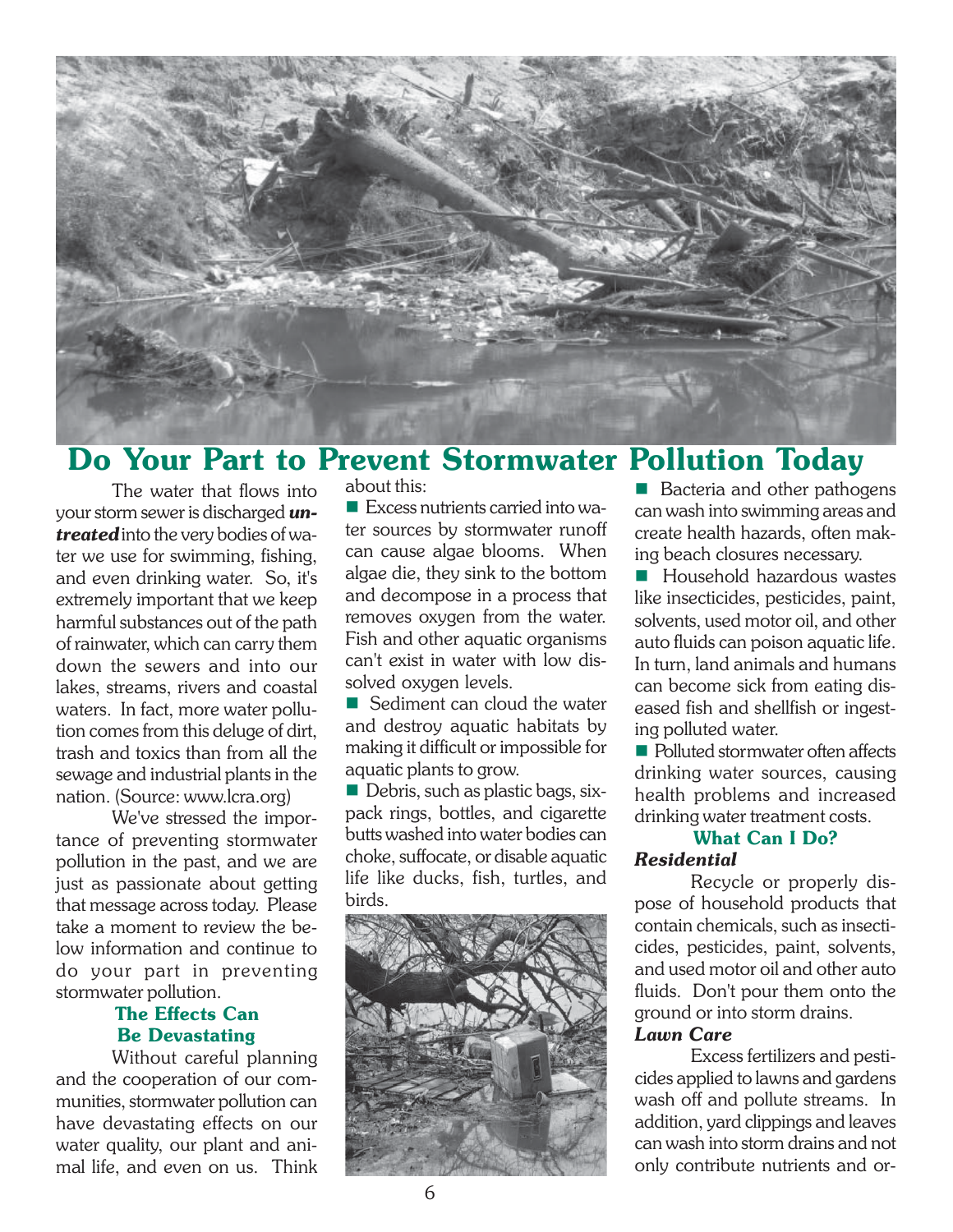ganic matter to streams, but can also lead to storm sewer backups and increase street flooding during downpours (such as was experienced on August 27th of this year).

Don't overwater your lawn. Consider using a soaker hose instead of a sprinkler.

■ Use pesticides and fertilizers sparingly. When use is necessary, use the chemicals in the recommended amounts. Use organic mulch or safer pest control methods whenever possible.

Compost or mulch yard waste. Don't leave it in the street or sweep it into storm drains or streams.

■ Cover piles of dirt or mulch being used in landscaping projects.

Don't apply fertilizer before a rain. The rain may wash the fertilizer into creeks and streams.

■ Use a mulching lawnmower to allow the clippings to fertilize the lawn and retain moisture.



#### *Pet Waste*

Pet waste can be a major source of bacteria and excess nutrients in local waters.

 When walking your pet, remember to pick up the waste and dispose of it properly. Flushing pet waste is the best disposal method.

Leaving pet waste on the ground increases public health risks by allowing harmful bacteria and nutrients to wash into the storm drain and eventually into local water bodies.

#### *Residential Landscaping*

 *Permeable Pavement*: Traditional concrete and asphalt don't allow water to soak into the ground. Permeable pavement systems allow rain to soak through, decreasing stormwater runoff.

■ *Rain Barrels:* Collect rainwater from rooftops in mosquito-proof containers. The water can be used later on lawn or garden areas.



 *Rain Gardens and Grassy Swales:* Specially designed areas planted with native plants can provide natural places for rainwater to collect and soak into the ground. Rain from rooftop areas or paved areas can be diverted into these areas rather than into storm drains.

 *Vegetated Filter Strips:* Filter strips, areas of native grass or plants created along roadways or streams, trap the pollutants stormwater picks up as it flows across paved surfaces.



#### *It's Not Just a Recommendation… It's the Rules*

Pecan Grove MUD is responsible for maintaining drainage facilities and ensuring they are kept clear of any objects or debris that may block them and interfere with their intended purpose. Drainage facilities are to be used solely for carrying stormwater rainfall. Nothing else. The District's past and present directors take the issue of stormwater pollution very seriously. So seriously that regulations were added to the Pecan Grove Municipal Utility District Rate Order (pursuant to the Federal Water Pollution Control Act) outlining specific action that can be taken if a resident is found to be discharging any unauthorized materials into the storm sewers.

For details on unauthorized materials and the action that can be taken if a resident is found to be improperly disposing of them, refer to our online copy of the Pecan Grove MUD Rate Order. Go to *http://www.pecangrovemud.com/news-documents/index.html* and click on the PDF file called "Rate Order". Information can be found in Section 2F (p. 5) under "Excluded Flow and Waste" and Section 25 (p. 14 & 15) under "Drainage Facilities and Unauthorized Materials".

Please take a moment to familiarize yourself with the rules and regulations so that we can all work together to keep our storm sewers and water sources clean.